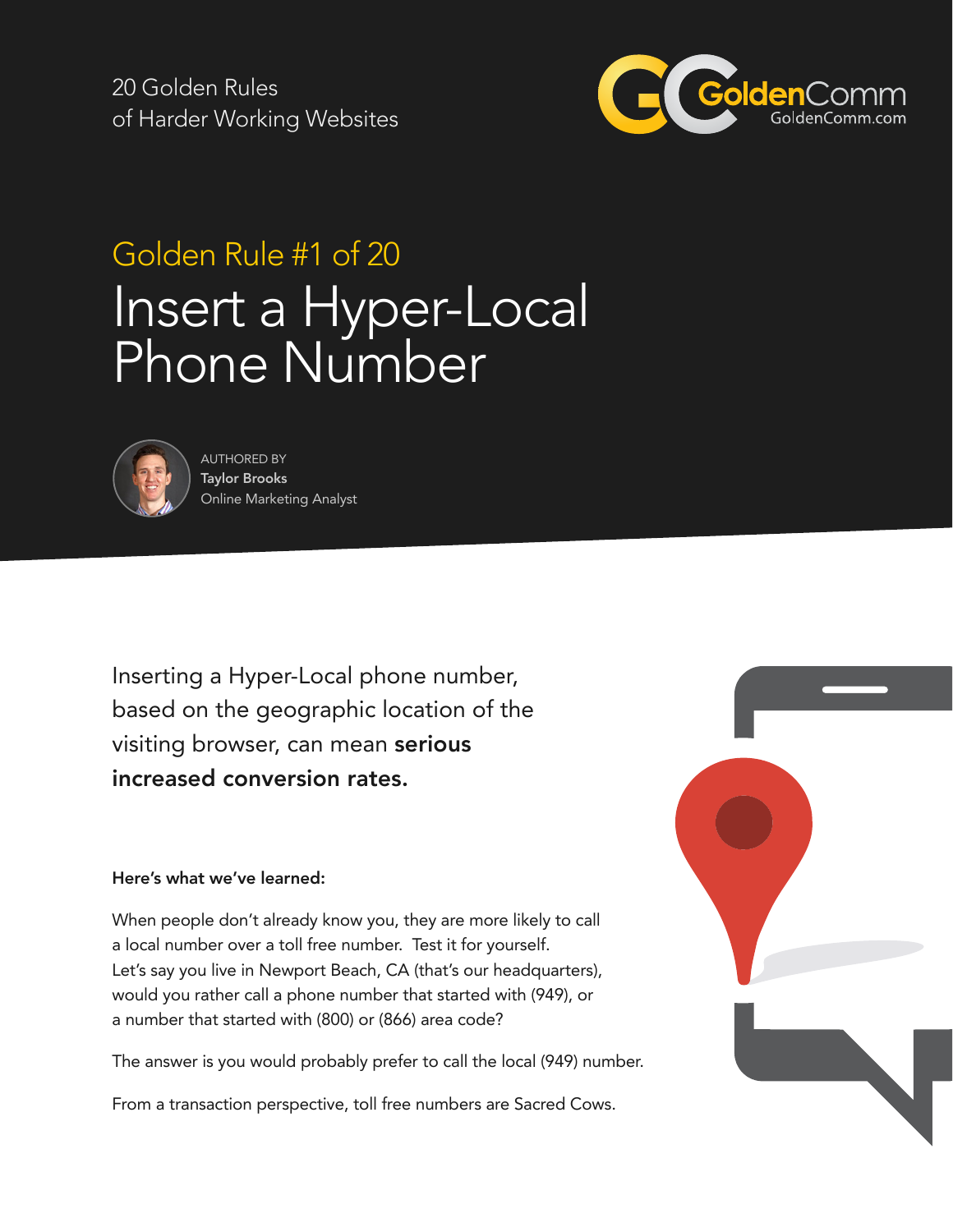

### What's a Sacred Cow?

In this case, we'll say it's a business practice that is immune from questioning. It's something that is done, "because it's always been done this way" and nobody thinks to challenge it.

Go ask ten random people what their long distance bill was last month. Watch them scratch their head and look at you funny and say, "I'm not sure."

They're not sure because THEY DONT HAVE A LONG DISTANCE BILL. As a matter of fact, most of us stopped paying long distance around year 2008. So, what good (for transactions) is the toll free (e.g. 800, 877, 866) number? If you think about it, a toll free number is actually the anti-communication line as it does not tell the end user where you are located.

When people who don't know you see a toll free number while searching for the products and/ or services you offer, in the back of their heads they think:

- Worse-case scenario: My call will be routed to India or the Philippines.
- Best-case scenario: My call will be routed to a huge phone tree and it will take me forever to talk to someone that cares.

The Bottom Line is that the prospect thinks "there's no way anyone is going to actually answer that phone" so they don't even bother calling it.

This is the era of authenticity. Buy local. Farm to table. *Use local numbers.*

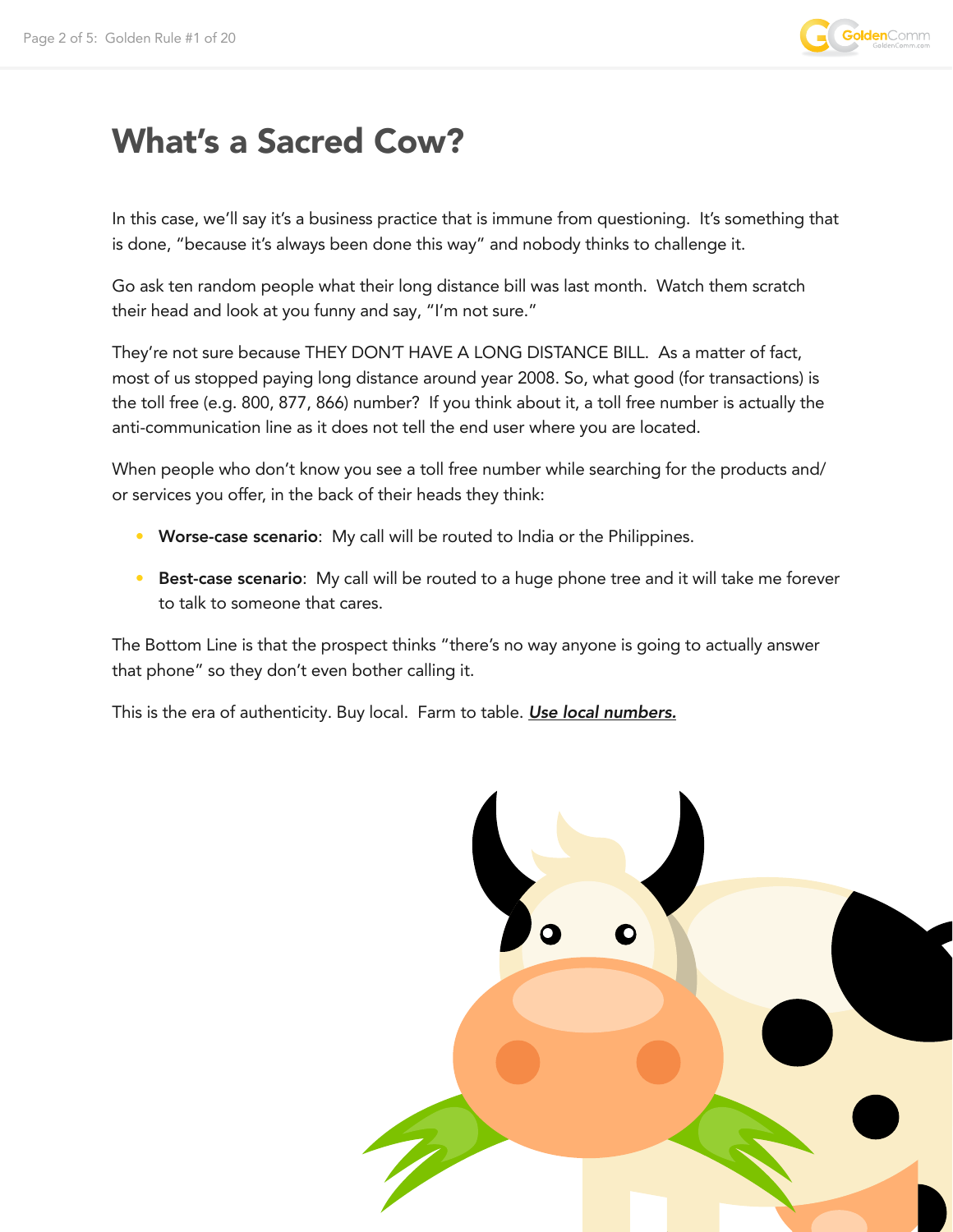

OK, I realize you might not be selling food, but people love to talk to people…and a local number says just that – "if you call this number, someone is going to answer it."

As a matter of fact, our own GoldenComm statistics show that callers are 5x more likely to call a local number over a toll free number, and a whopping 7x more likely when that local number has a name attached to it (e.g. below, Speak to Tim at 949-614-0809).

OK - so local numbers are good. That's not too hard to understand. But the real magic here is dynamically inserting a Hyper-Local phone number based on the location of the visitor's IP address.

The acronym for this is "DNI" - meaning Dynamic Number Insertion.

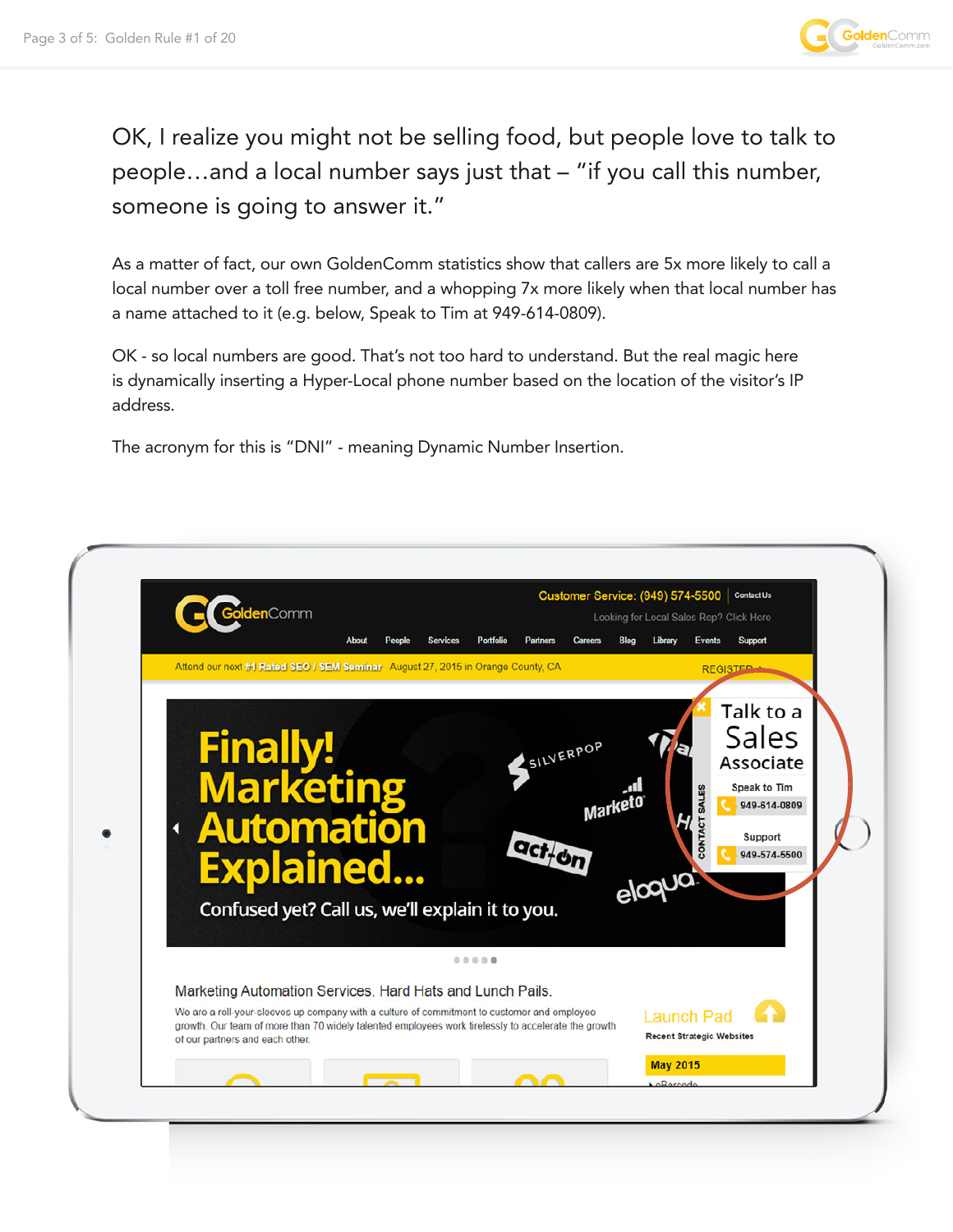

## Here's a case study for you

We have a client named Quick Dry and one of the many services they offer is water removal. Robert, their CEO, called us and wanted to generate more business for his flood services. This project had hyper-local written all over it.

The first thing we need to do was make a website that has our hyper-local technique programmed into it. We built the site in about 45 days and it is called: DrQuickDry.com

If someone in Riverside County uses Google to search "flood services" what they see is:

"Quick Dry" Water Removal - Serving Riverside County (951) Ad www.drquickdry.com/riverside ▼ (951) 228-0294 Salvage your property using cutting edge technologies to remove moisture fast. 24/7 · License # 860132 · Water/Mold/Sewage · Advanced equipment · Professional technicians V 41593 Winchester Rd #200, Temecula, CA - Open today · Open 24 hours ▼

Flood Service 24/7 Ad www.waterdamage.co/ v Call Now for Free Estimate from Pro Locally Owned. 60 Minute Response. Services: Water Damage Restoration, Flood Damage Clean Up, Sewage Damage Clean Up..

Of course, several things have to happen here to get the "quick dry" ad on the top like this, but one key element here is the presence of the local phone number. Notice the other ad shows a local number…in this instance we win almost every time.

Now, once they click on the ad, here is the landing page.

Notice on the ad that we used three phone numbers that cover San Diego and Riverside counties. This gives the person that searched for "flood services" the feeling that the company is local to them.